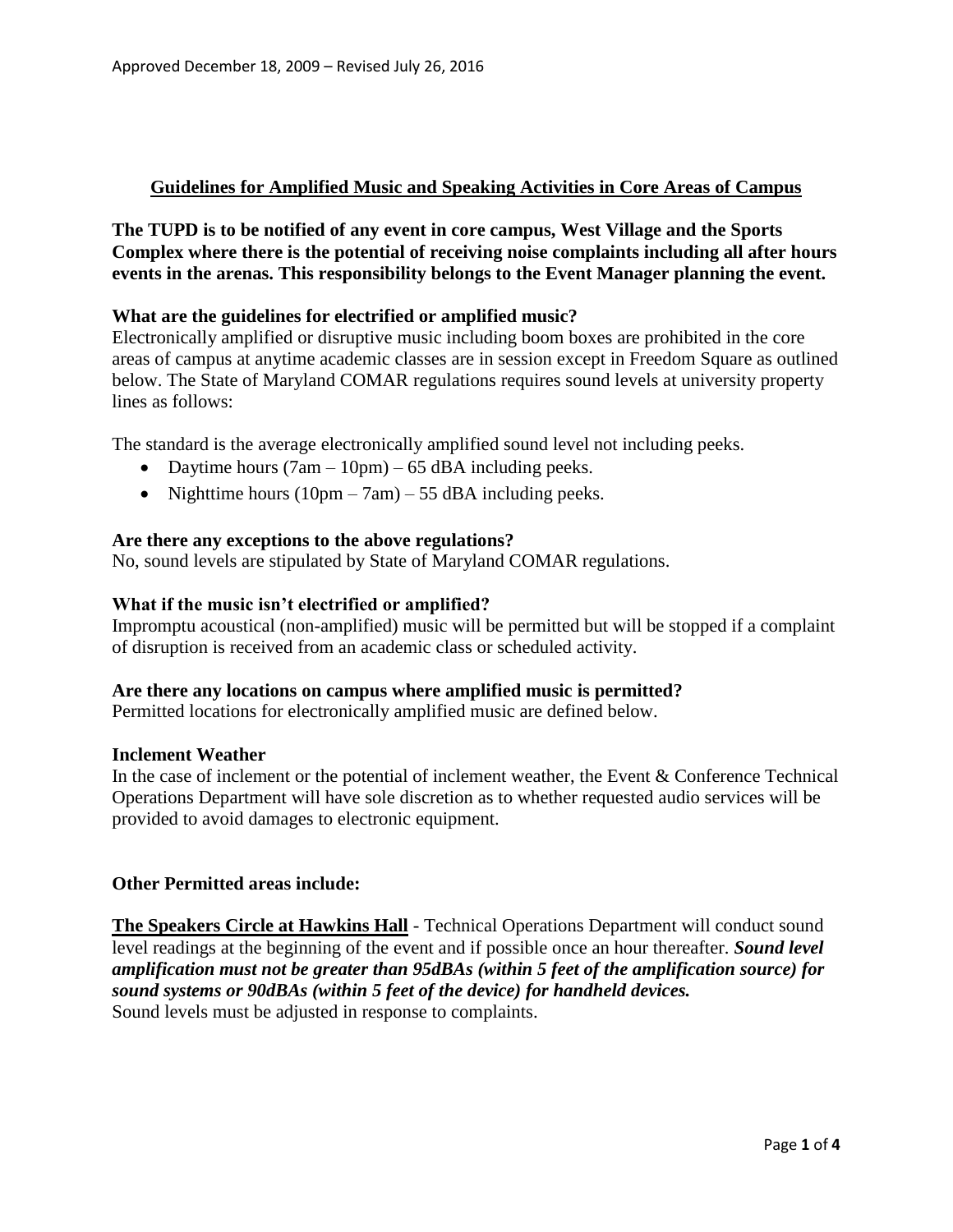**Freedom Square** – Speaking amplification and music being provided through a CD player or I-Pod type device are permitted under the following conditions: Technical Operations Department will conduct sound level readings at the beginning and throughout the event.

Electronically amplified speaking and music (Freedom Square) will be permitted in the core areas of campus during academic class times. These requests must be received by the Event & Conference Services Facility Reservations Office **at least 10 business days in advance of requested date.**

> \*\*\*See Diagram Below for exact location and location description\*\*\* Location 1: *Sound level amplification must not be greater than 85 dBA on an A rated scale (within 5 feet of the amplification source)*. The speakers must be setup adjacent to the 2 light poles closest to the Psychology Building facing the walkway leading to the University Union to avoid noise issues in the Lecture Hall offices and classroom. Sound levels must be adjusted in response to complaints.

Location 2: *Sound level amplification must not be greater than 72 dBA on an A rated scale (within 5 feet of the amplification source)*. The speakers must be setup adjacent to the 2 light poles closest to the Lecture Hall facing directly toward & under the Lecture Hall main walkway to avoid noise issues in the Lecture Hall offices and classroom. Sound levels must be adjusted in response to complaints.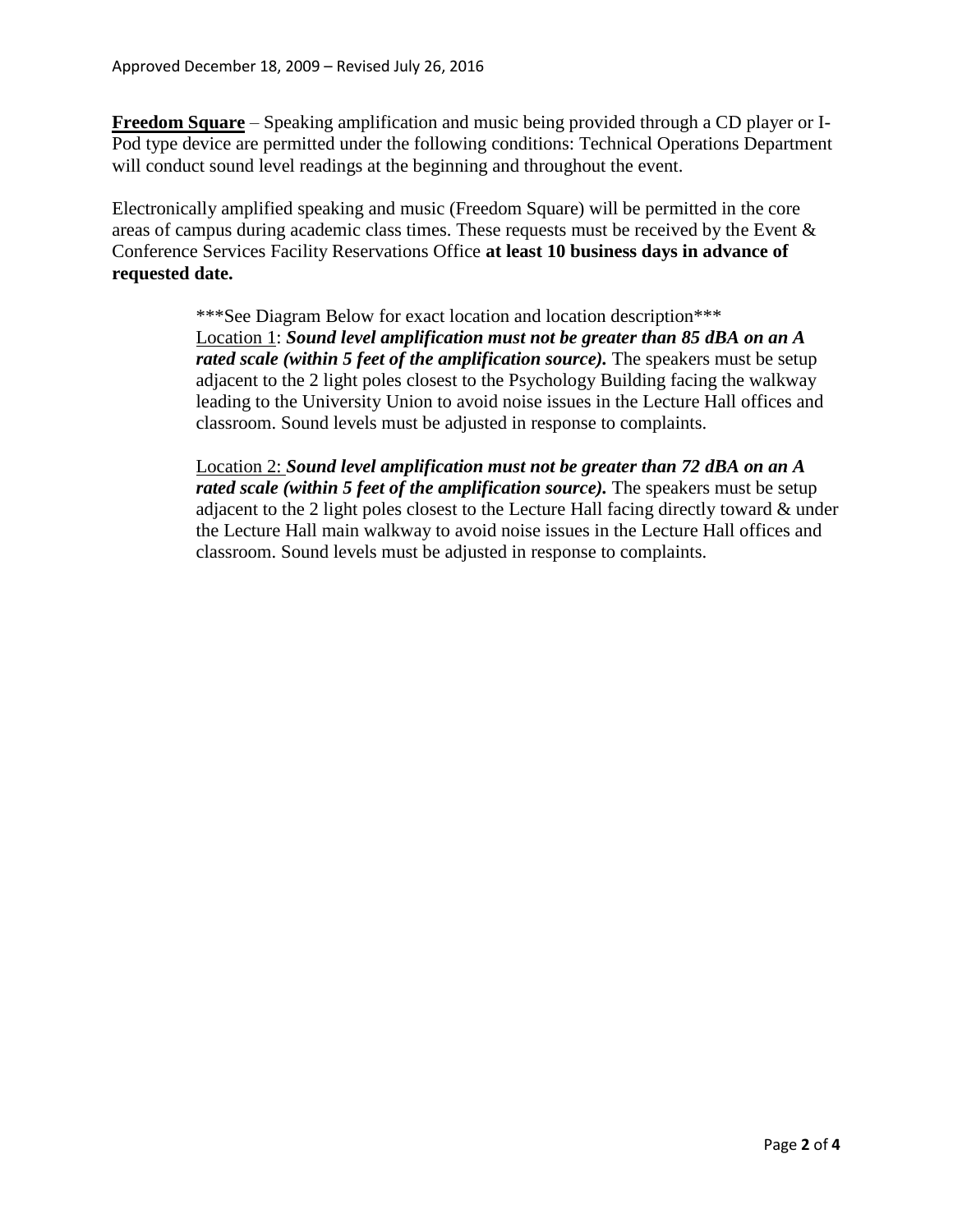

- Electronically amplified music in the **Paw's Lawn and Patio will be handled as such:**
	- **Location A (under Pavilion)** The speakers are to be setup in the open space on the far side of the pavilion on the Tower A side and must face the long section of the pavilion (towards the Union Garage, away from CFA). *The volume may not exceed 85 dBA measured on the A rated scale. Measurements are to be taken at 20' from the speakers in the center of the two speakers. When using the built in speakers, the volume may not exceed 85 dBA.*

THE EVENT MANAGER IS TO ENSURE THAT ANY GROUP LOOKING TO USE LOCATION "A" UNDERSTANDS THE TECH MONITORING COST SO THEY MAY INCLUDE IN THE BUDGET. WE SHOULD RECOMMEND THAT THE GROUP ADD TO THEIR CONTRACT THAT THE DJ WILL NOT BE PAID IF HE/SHE FAILS TO ADHERE TO THE UNIVERSITY'S NOISE STANDARD. If the DJ refuses to adhere to the volume limit for this area, the music is to be turned off to ensure academic programs and faculty in the CFA is not unreasonably disturbed*.*